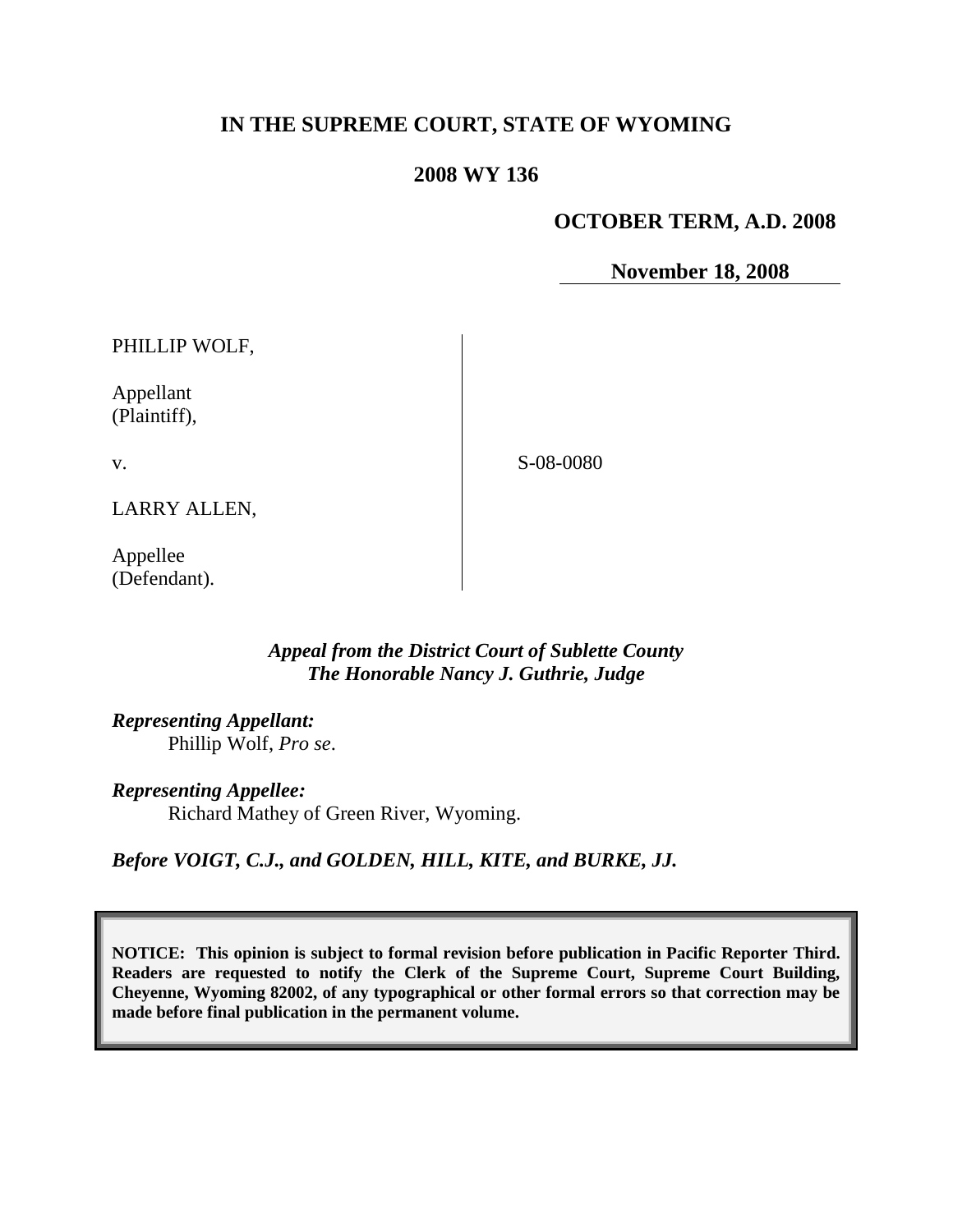## **VOIGT, Chief Justice.**

[¶1] Appellant Phillip Wolf requests relief from the district court's grant of summary judgment to Appellee Larry Allen. Appellant contends that the district court abused its discretion when it deemed certain facts to have been admitted because of Appellant's failure timely to respond to requests for admission. Finding no abuse of discretion, we affirm.

#### **ISSUES**

[¶2] The parties have agreed to state the issue as follows: "Should relief be afforded [Appellant] under W.R.C.P. 60(b)?" However, no appeal was taken from the denial of Appellant's Rule 60(b) motion, and the only appealable order listed in Appellant's Notice of Appeal is the "Court Order granting summary judgment to the defendant as well as the Court Order deeming his admission to discovery questions."<sup>1</sup> This Court, therefore, only has jurisdiction over this appeal as it relates to the Order for Summary Judgment and any order subsumed therein. Appellant's argument, though phrased as an appeal from a Rule 60(b) motion, is essentially an argument that he should have been allowed to withdraw his admissions under W.R.C.P. 36(b).

## **FACTS**

[¶3] Appellee served Appellant with a Request for Admissions on September 5, 2007. Appellee filed a Notice of Deemed Admissions on October 12. Three days later, Appellee received Appellant's responses to the Request for Admissions, which were postmarked October 6. Consequently, Appellee withdrew his Notice of Deemed Admissions. In a number of his responses to the requested admissions, Appellant alleged that he was unable properly to respond because documents were not attached for his review. Appellee, who contends that the documents were attached to the first Request for Admissions, served Appellant with a Second Request for Admissions on October 16. When Appellant did not respond within the 30 days required by W.R.C.P. 36, Appellee filed a second Notice of Deemed Admissions on December 3, 2007, and a Motion for Summary Judgment on January 2, 2008. Appellant filed a Response to Notice of Deemed Admissions by Plaintiff on January 16, 2008, alleging *inter alia*, that there were no documents attached to the Second Request for Admissions. Appellant also filed an affidavit in support of his Response to the Notice of Deemed Admissions and in support of his Response to the Motion for Summary Judgment. In that affidavit, Appellant admitted that he did not timely respond to the Second Request for Admissions but argued that the district court should not deem the relevant points admitted because Appellant had informed Appellee that the relevant documents were not attached and that he could not properly respond without seeing the documents. In support of his Motion for Summary

<sup>&</sup>lt;sup>1</sup> The district court did not enter a separate order with regard to Appellant's admissions, but did address that question in its Order for Summary Judgment.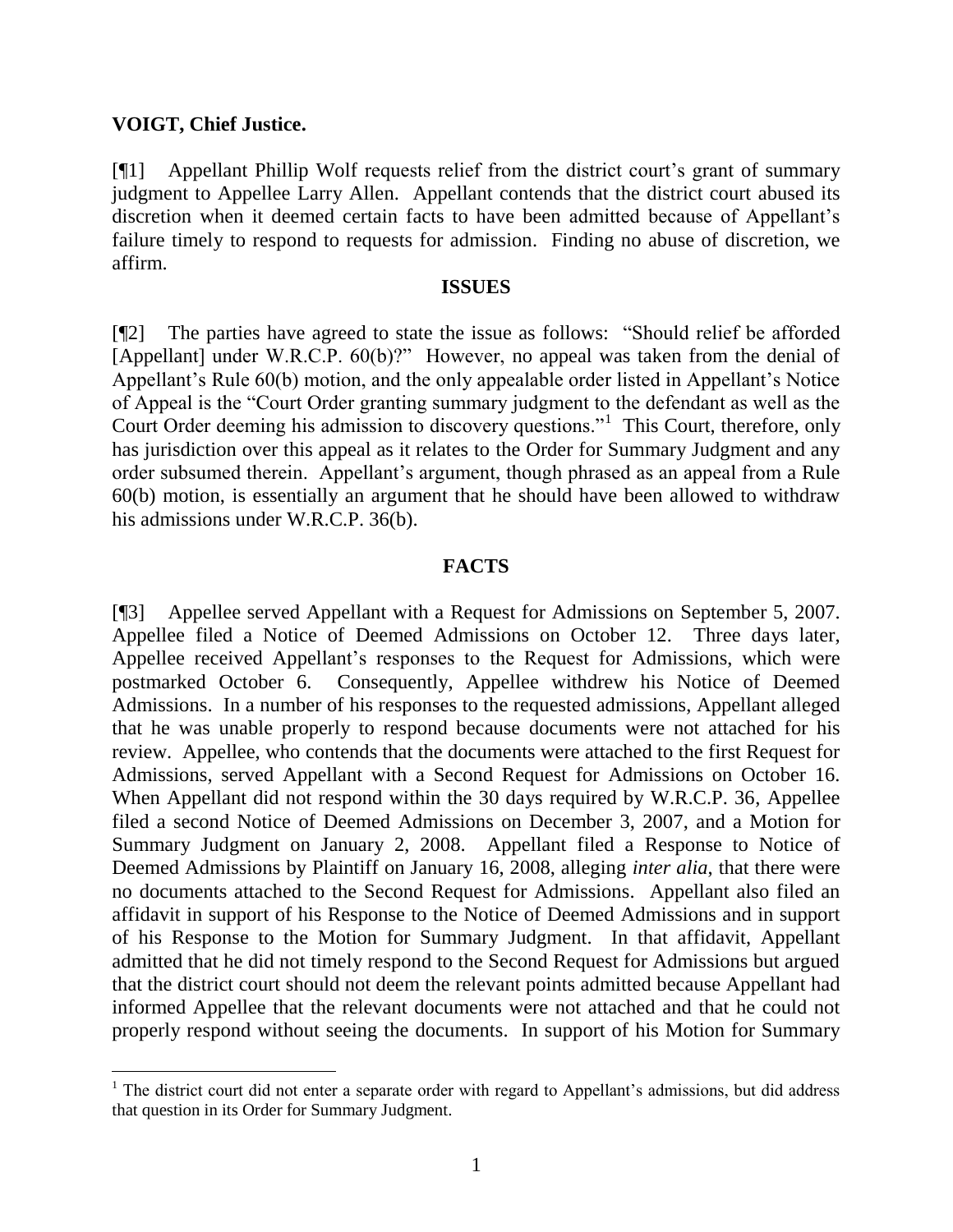Judgment, Appellee filed the affidavit of the paralegal who prepared the Second Request for Admissions for service, and another paralegal who had verified her work. Both paralegals attested that they had taken particular care to attach and include all relevant documents because of Appellant's claim that the earlier submission was incomplete. The district court deemed admitted the points contained in Appellee's Second Request for Admissions and granted summary judgment against Appellant on all claims in an Order for Summary Judgment on March 4, 2008.

## **STANDARD OF REVIEW**

[¶4] Appellant has made no argument with regard to the substance of the Order for Summary Judgment. He attacks the basis for the summary judgment by arguing that it was an abuse of discretion for the district court to deem admitted the points contained in Appellee's Second Request for Admissions. "District courts have broad discretion to manage pretrial discovery matters. We, therefore, review the district court's decision on a motion to withdraw or amend admissions under Rule 36(b) by applying the abuse of discretion standard." *Hodges v. Lewis & Lewis, Inc.*, 2005 WY 134, ¶ 11, 121 P.3d 138, 142 (Wyo. 2005) (citations omitted).

> A court abuses its discretion when it acts in a manner which exceeds the bounds of reason under the circumstances. The party who is attacking the trial court's ruling has the burden to establish an abuse of discretion, and the ultimate issue is whether the court could reasonably conclude as it did.

*Three Way, Inc. v. Burton Enters., Inc.*, 2008 WY 18, ¶ 16, 177 P.3d 219, 225 (Wyo. 2008) (citations omitted) (quoting *Doenz v. Bd. of County Comm'rs*, 949 P.2d 464, 465 (Wyo. 1997)).

# **DISCUSSION**

[¶5] It is undisputed that Appellant did not timely respond to Appellee's Second Request for Admissions. W.R.C.P. 36(a) states that, with regard to requests for admission,

> [t]he matter is admitted unless, within 30 days after service of the request, or within such shorter or longer time as the court may allow, the party to whom the request is directed serves upon the party requesting the admission a written answer or objection addressed to the matter, signed by the party or the party's attorney[.]